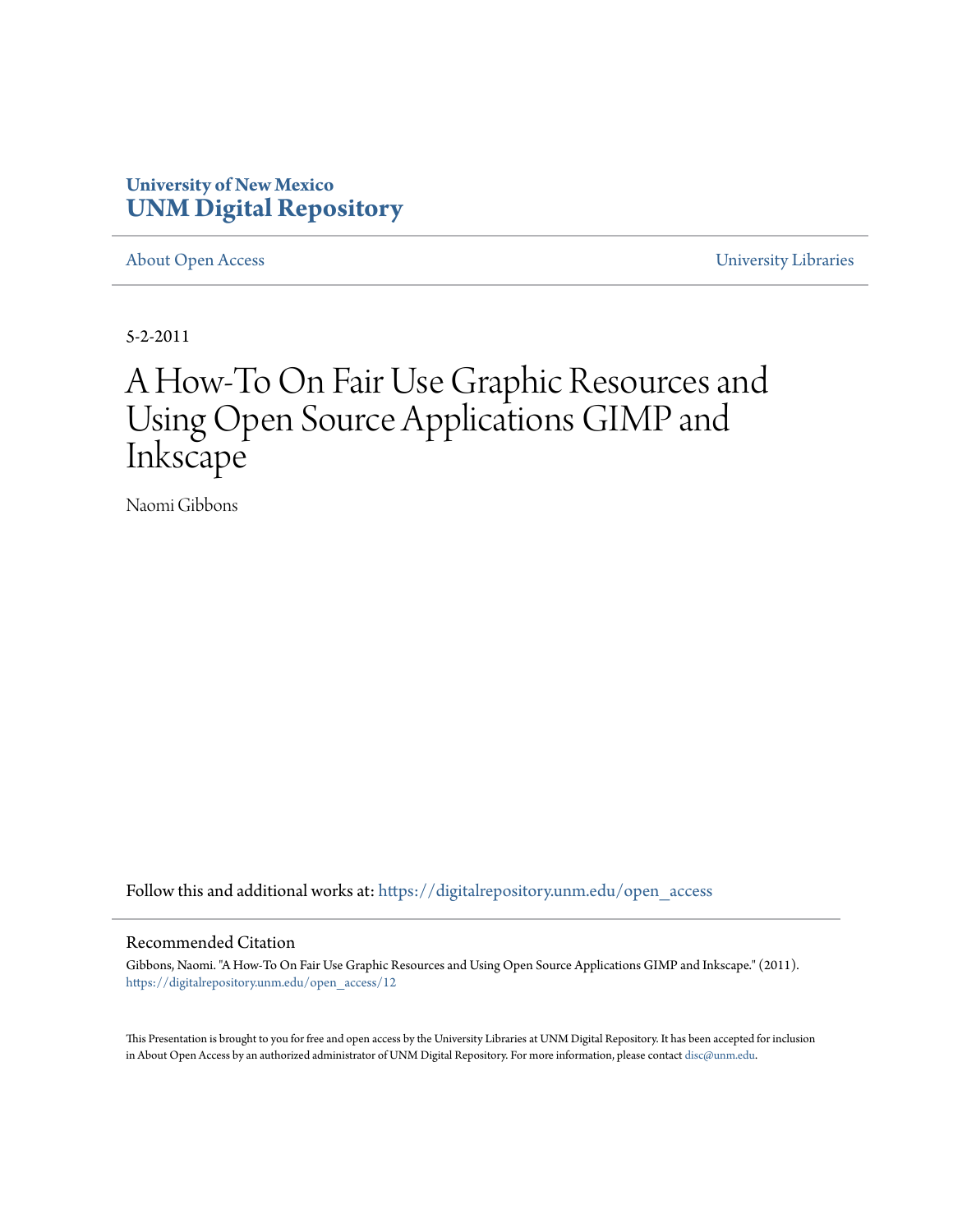## The Digital Freedom of Art

*How to use Free Art Software And Why it is Important*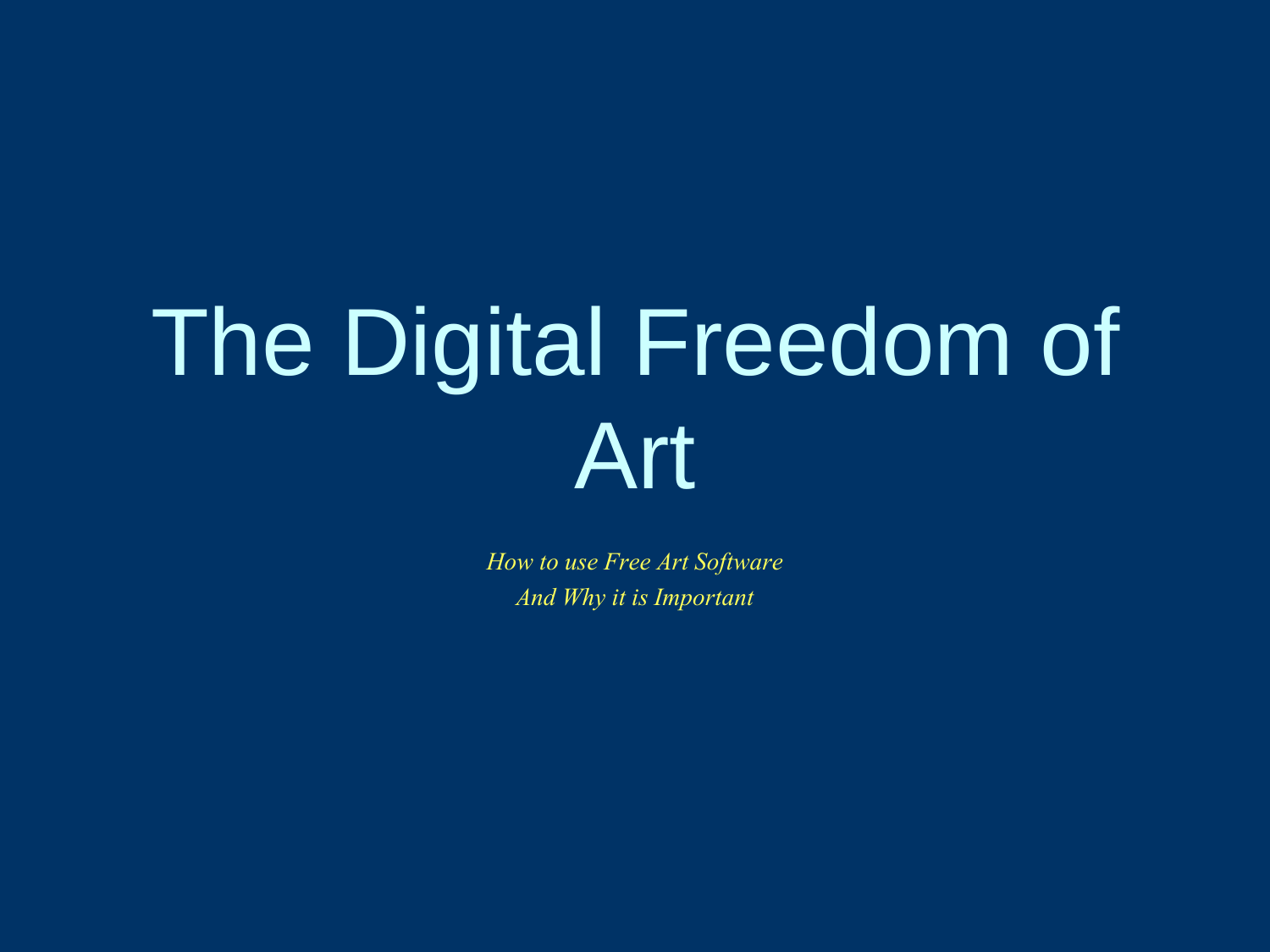## **Sharing and Communicating Artistic Ideas**

With **Open Access**and **Open Source**…

- **Art** is discussed among professional artist and professional non-artist
- **Art** is composed and created within a community
- **Art** is expressed to its utmost capability.

... and then art at its utmost best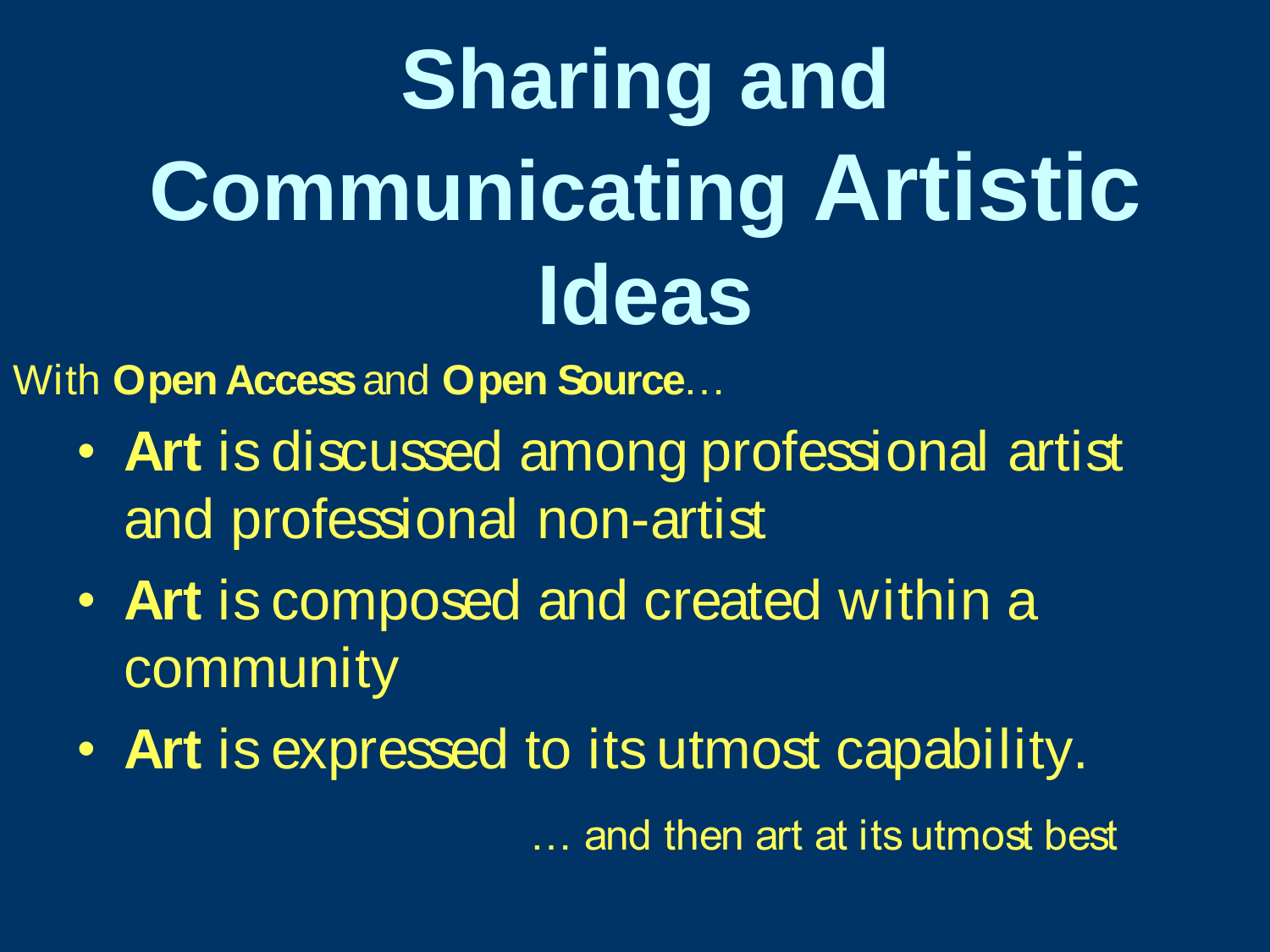## GIMP

- **GIMP** (GNU Image Manipulation Program) is a **free** software graphics editor.
- **GIMP** can perform image editing tasks.
- **http://www.gimp.org/**



http://mattdriver.com/opensource.html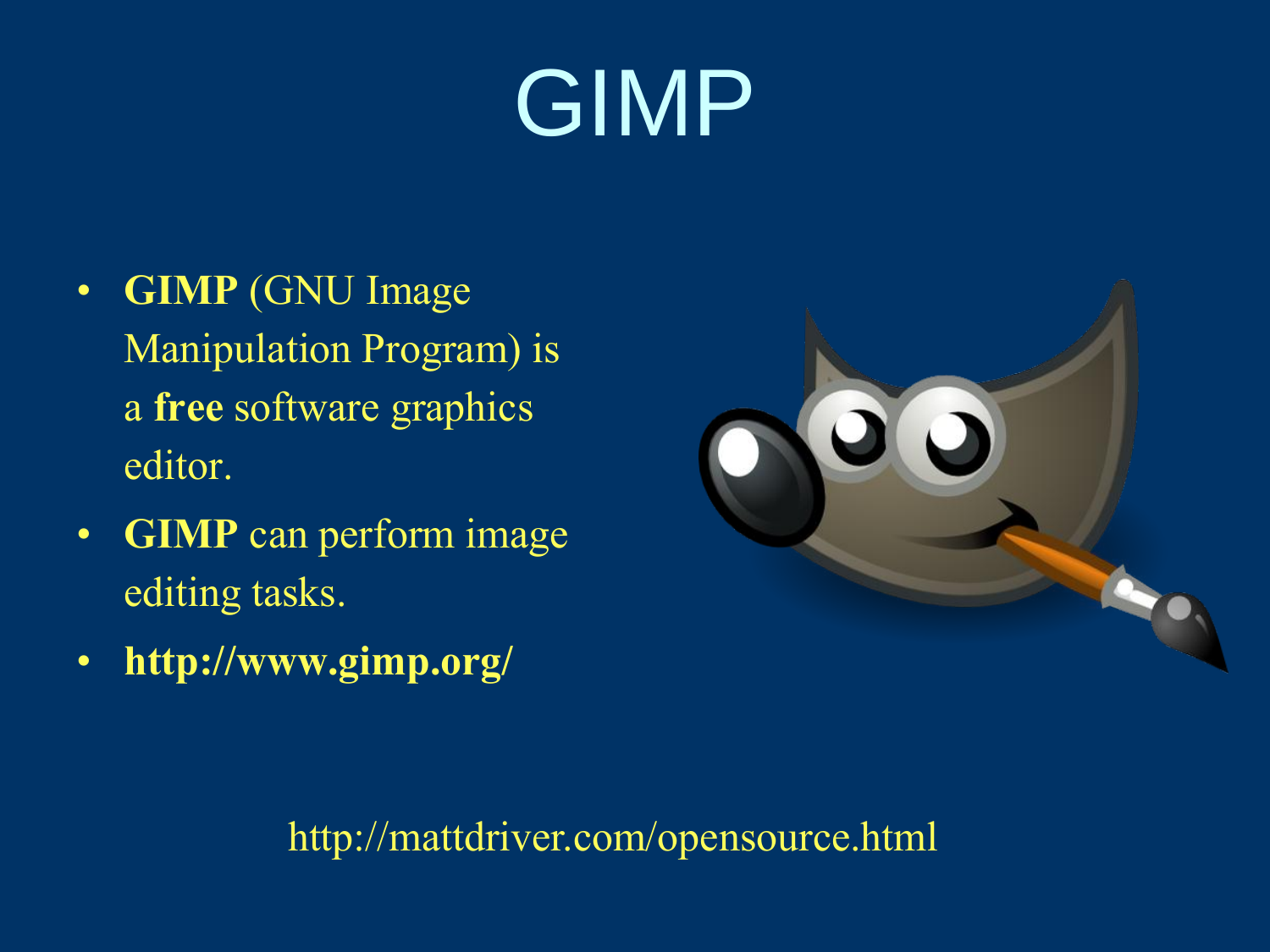| Commercial Brand vs. |             | Free Open Software |  |  |
|----------------------|-------------|--------------------|--|--|
| Photoshop            |             |                    |  |  |
| Support System       | Constrained |                    |  |  |
| <b>Brand Name</b>    | Expensive   | GIMP               |  |  |
| Recognized           | Impersonal  |                    |  |  |



| <b>Limited Support System</b> | Personal |
|-------------------------------|----------|
| Cooperative                   | Free     |
| Unrecognized                  | Liberal  |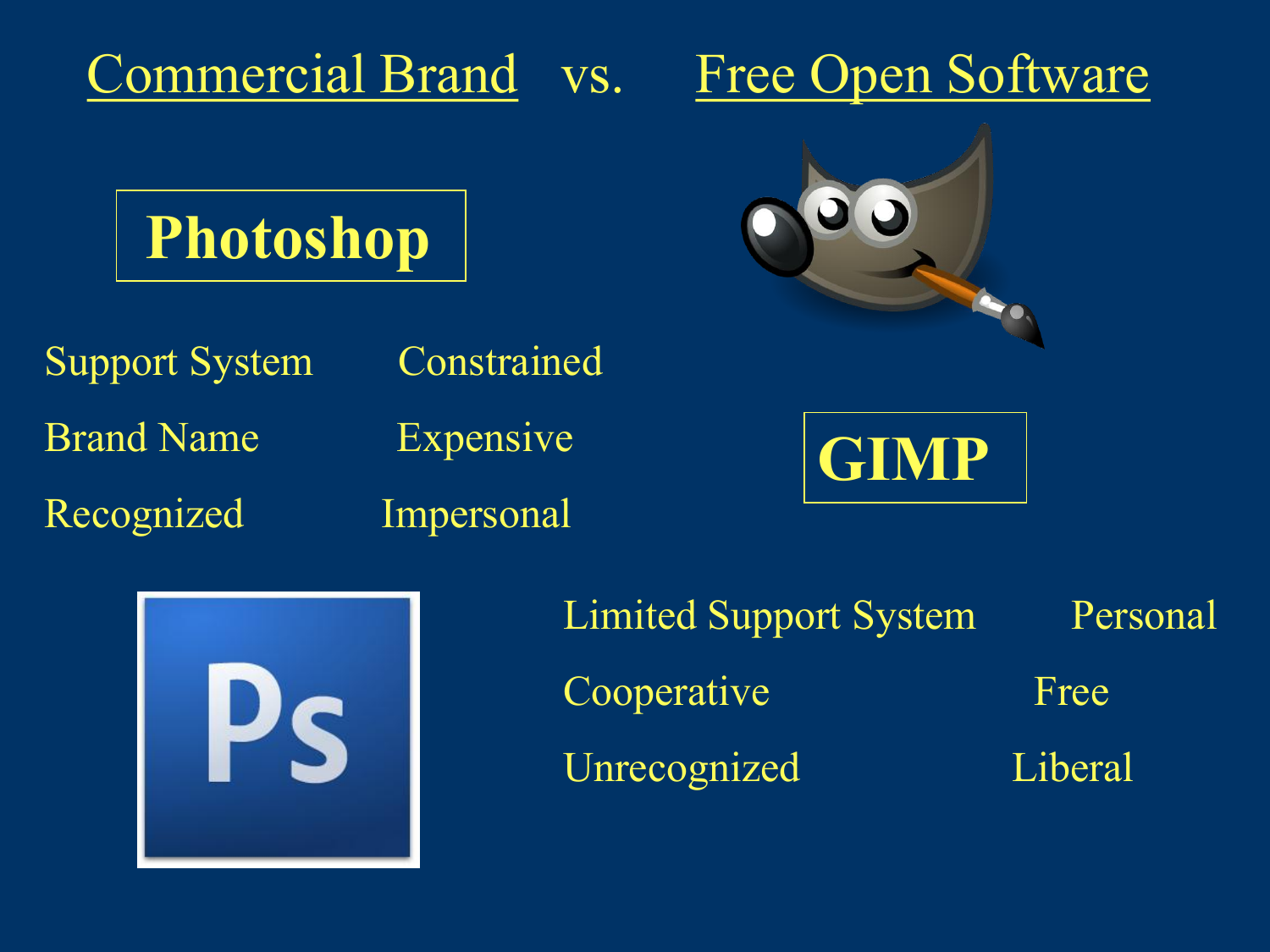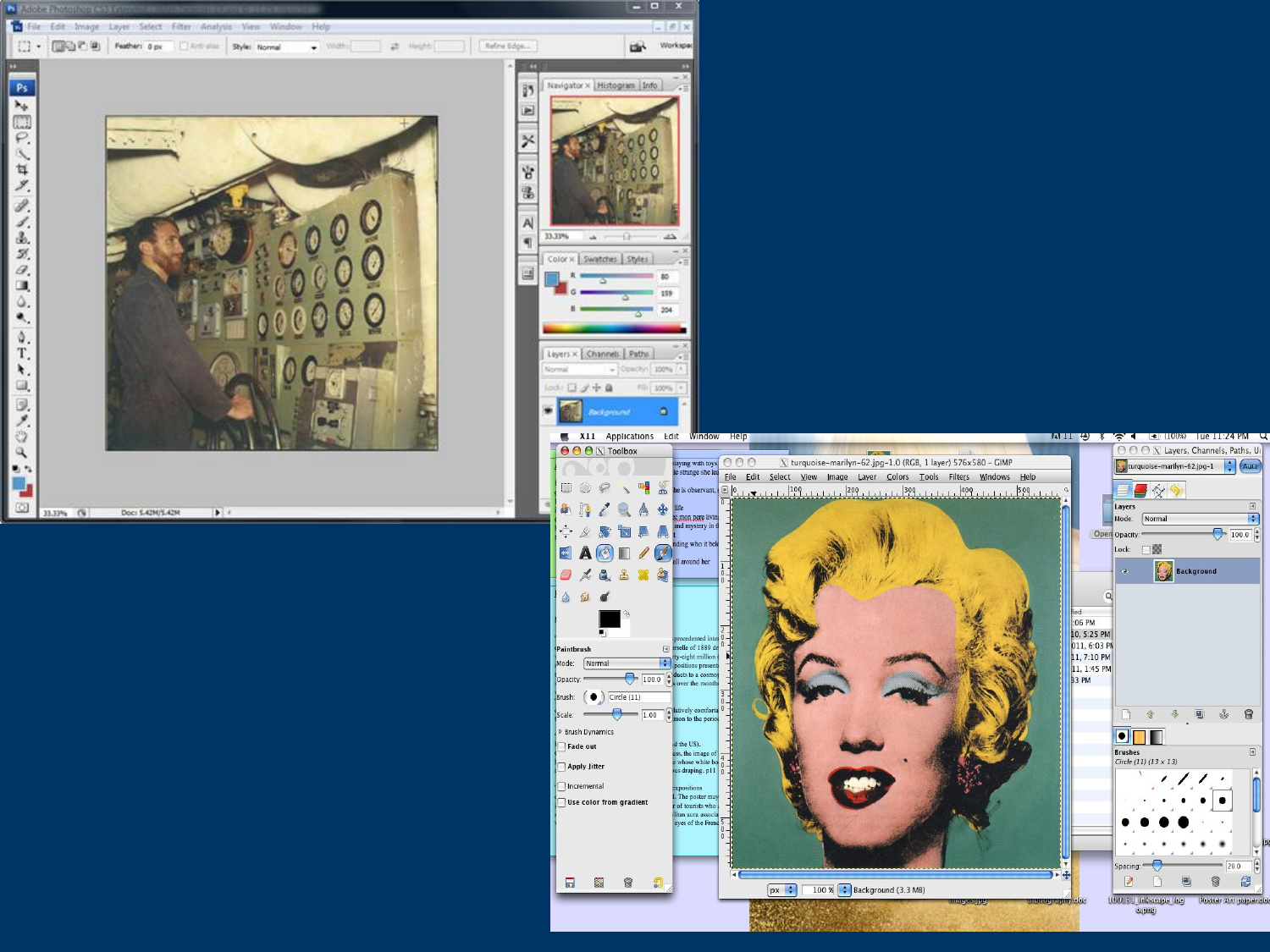# **Inkscape**

- **Inkscape** is a vector graphics editor application.
- It is a **free** software program
- http://inkscape.org/



### http://mattdriver.com/opensource.html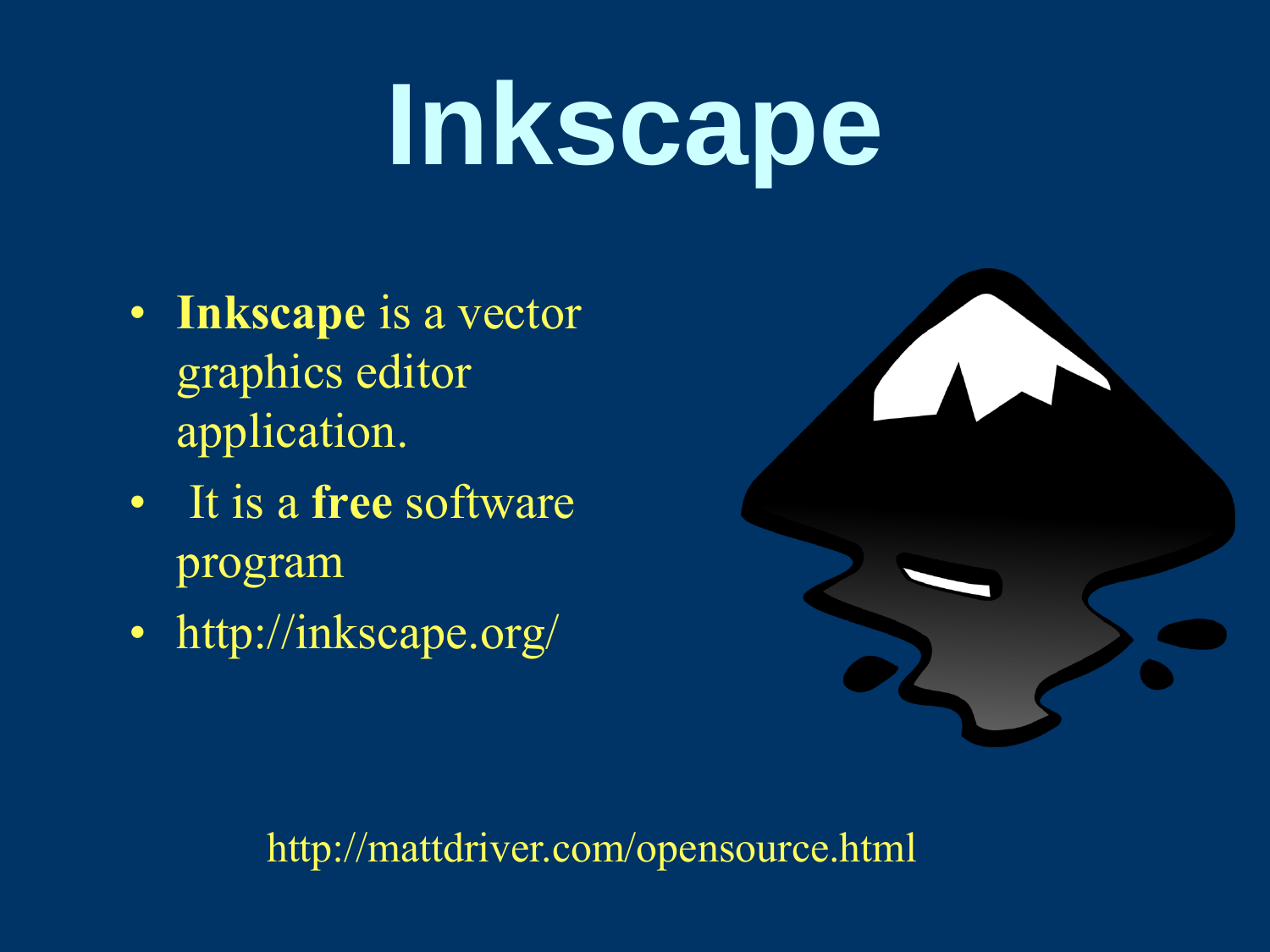|                                    | Commercial Brand vs.     |                              |  | Free Open Software            |                           |
|------------------------------------|--------------------------|------------------------------|--|-------------------------------|---------------------------|
|                                    | <b>Adobe Illustrator</b> |                              |  |                               |                           |
| Expensive                          | <b>Support System</b>    |                              |  |                               |                           |
| Restricted<br><b>User Friendly</b> |                          |                              |  | <b>Inkscape</b>               |                           |
| <b>Not Shared</b>                  | Recognized               |                              |  |                               |                           |
|                                    |                          | Free                         |  | <b>Limited Support System</b> |                           |
|                                    |                          | <b>Collaborative Project</b> |  | Unstable                      |                           |
|                                    |                          | <b>Personal Discretion</b>   |  |                               | <b>Less User Friendly</b> |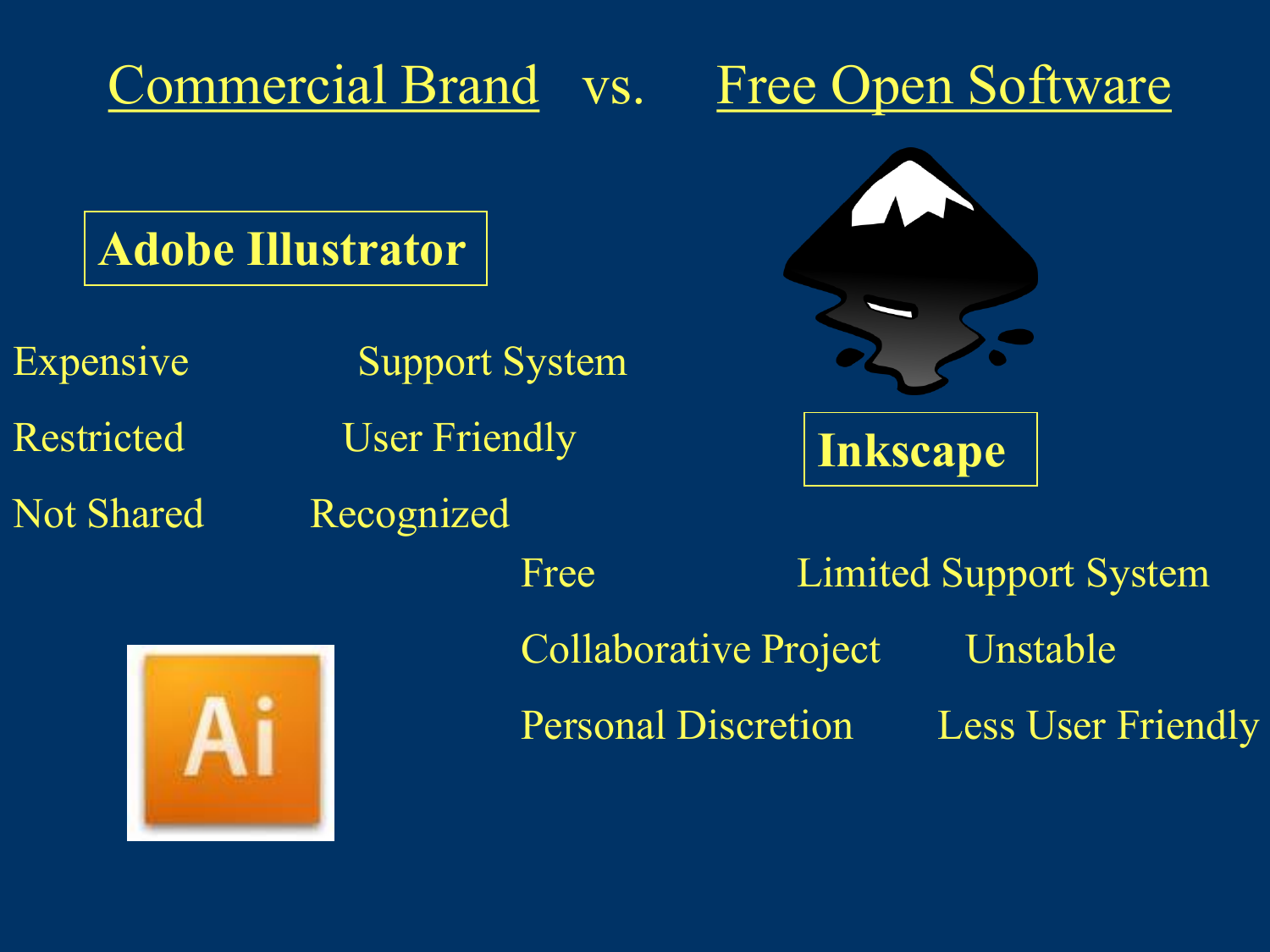